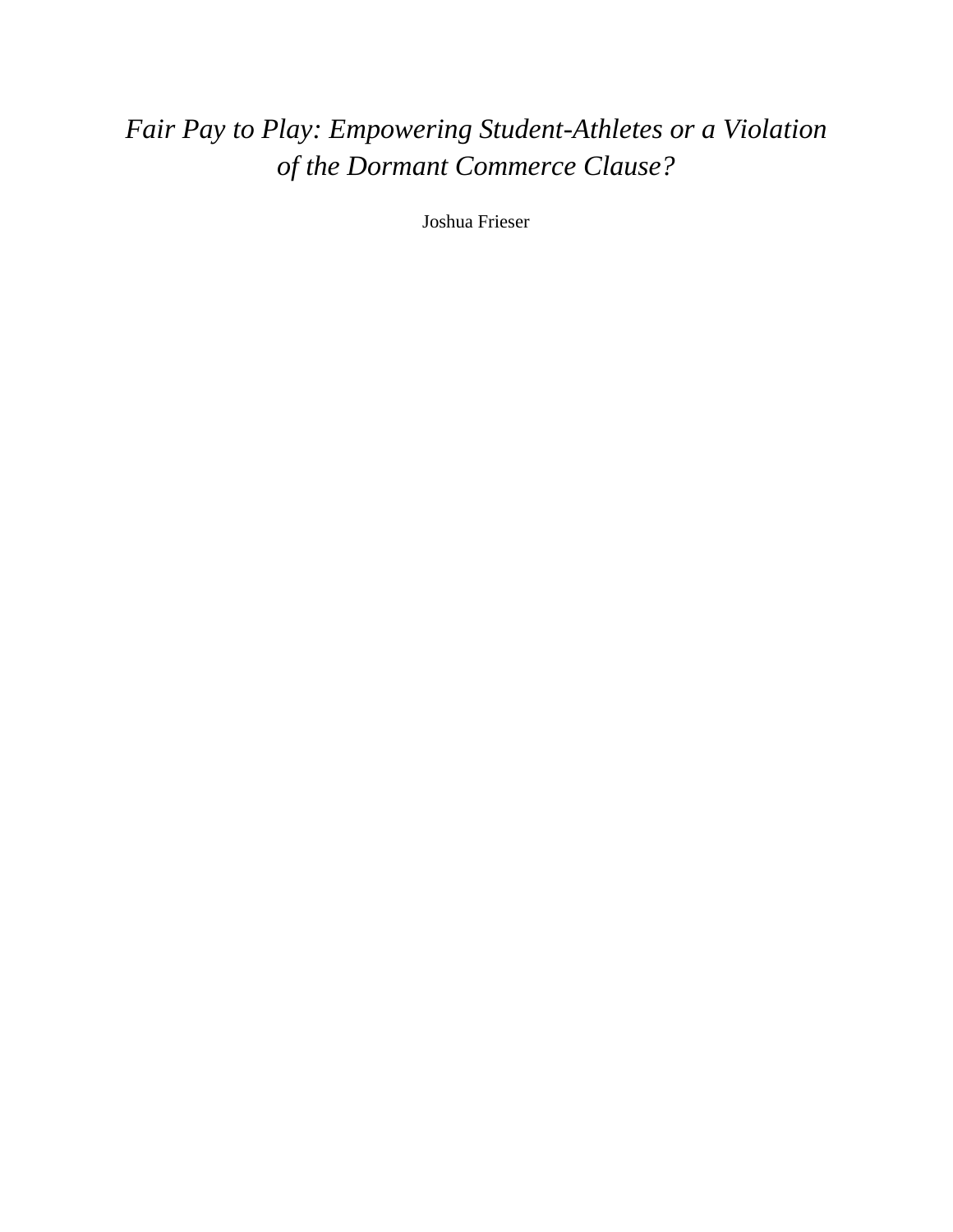## **I. Introduction**

In 2019, the National Collegiate Athletic Association (NCAA) and its collegiate model became the target of state legislation when California passed the Fair Pay to Play Act.<sup>1</sup> Within one month of California Governor Gavin Newsome signing the bill into law, the NCAA Board of Governors voted unanimously to permit students participating in athletics the opportunity to benefit from the use of their name, image and likeness (NIL) in a manner consistent with the collegiate model.<sup>2</sup> Nevertheless, while the NCAA is considering implementing changes to its legislation, more than two dozen states have passed or are considering passing similar legislation.<sup>3</sup> While these state laws regulating student-athletes' use of their own NIL may ultimately be preempted by Congressional action on the issue,<sup>4</sup> the NCAA may amend its Constitution and Bylaws first, likely inconsistently with at least some of the state legislation. If the NCAA sought to challenge the Fair Pay to Play Act, and similar state laws, or the states sought to enforce their laws against the NCAA, the question would likely turn on whether the states have power to regulate the NCAA's actions under the dormant Commerce Clause.

### **II. The Dormant Commerce Clause**

The Commerce Clause provides that Congress shall have the power to regulate commerce among the several States<sup>5</sup> and "[t]hough phrased as a grant of regulatory power to Congress, the Clause has long been understood to have a 'negative' aspect that denies the States the power unjustifiably to discriminate against or burden the interstate flow of articles of commerce." <sup>6</sup> The negative, or "dormant" Commerce Clause prohibits state regulation in certain areas, even when Congress has not legislated on the topic.<sup>7</sup> The first step in analyzing any state law subject to judicial scrutiny under the dormant Commerce Clause is to determine whether it regulates interstate

<sup>1</sup> Alan Blinder, *N.C.A.A. Athletes Could Be Paid Under New California Law*, N.Y. TIMES (Sep. 30, 2019), https://www.nytimes.com/2019/09/30/sports/college-athletes-paid-california.html.

<sup>2</sup> *Board of Governors Starts Process to Enhance Name, Image and Likeness Opportunities*, NAT'<sup>L</sup> COLLEGIATE ATHLETIC ASS'N, http://www.ncaa.org/about/resources/media-center/news/board-governors-starts-process-enhancename-image-and-likeness-opportunities (last visited Feb. 20, 2020).

<sup>3</sup> Alan Blinder, *The N.C.A.A. Says It's Working to Change. Next Year, at the Soonest.*, N.Y. TIMES (Jan. 24, 2020), https://www.nytimes.com/2020/01/24/sports/ncaa-athlete-pay.html.

<sup>4</sup> *Id.*

<sup>5</sup> U.S. Const. Art. I, § 8, cl. 3.

<sup>6</sup> Oregon Waste Sys., Inc. v. Dep't of Envtl. Quality of State of Or., 511 U.S. 93, 98 (1994).

<sup>7</sup> Oklahoma Tax Comm'n v. Jefferson Lines, Inc., 514 U.S. 175 (1995).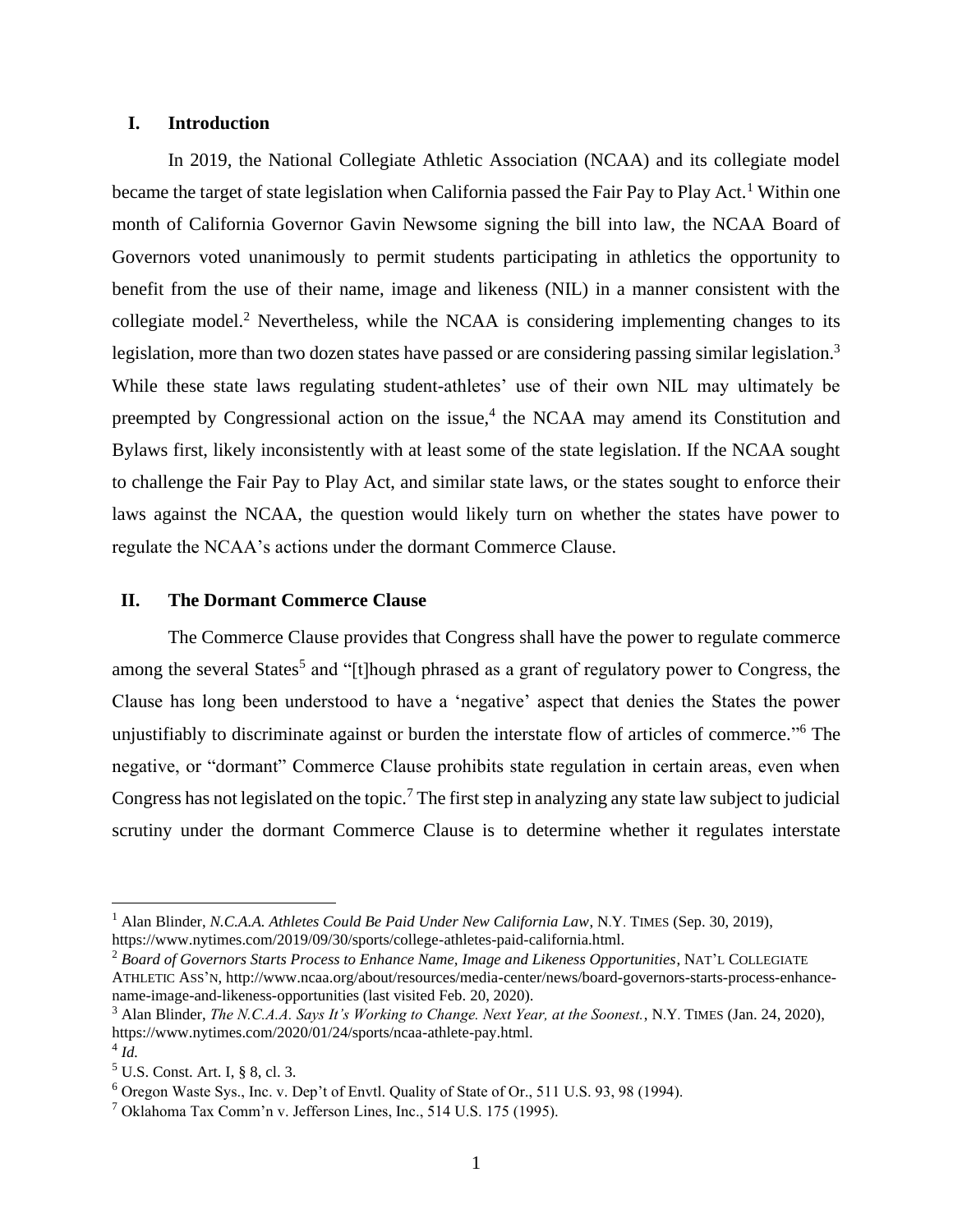commerce with only incidental effects or discriminates against interstate commerce.<sup>8</sup> Discrimination means different treatment of in-state and out-of-state economic interests that benefits the former and burdens the latter.<sup>9</sup>

If a restriction on commerce is discriminatory, it is virtually per se invalid.<sup>10</sup> Once a state law is shown to discriminate against interstate commerce either facially or in practical effect, the law is subject to the heightened scrutiny of the *Maine* test, and the burden falls on the State to demonstrate that the statute serves a legitimate local purpose, and that this purpose could not be served as well by available nondiscriminatory means.<sup>11</sup> To determine if a Statute is discriminatory, a court must consider whether the Statute: (1) directly regulates interstate commerce; (2) discriminates against interstate commerce; or (3) favors in-state economic interests over out-ofstate interests.<sup>12</sup> "If the Statute does any of these things, it violates the Commerce Clause per se, and we must strike it down without further inquiry."<sup>13</sup> Contrarily, nondiscriminatory regulations that have only incidental effects on interstate commerce are subject to a lower level of scrutiny under the *Pike* balancing test, and are valid unless the challenger can show that the burden imposed on such commerce is clearly excessive in relation to the putative local benefits.<sup>14</sup>

#### **III. State Name, Image and Likeness Legislation**

Courts have long held that the NCAA is engaged in interstate commerce.<sup>15</sup> The national nature of the NCAA's activities are sufficient to establish interstate involvement and thus, any state statute that regulates NCAA action could be subject to a dormant Commerce Clause analysis. Congress has not, as of yet, legislated on the topic of intercollegiate athletics' restriction of studentathletes' usage of their own NIL for commercial gain. There is thus, no preemption of states acting in this area, nor any authorization from Congress that states may act in this area, which would bring a court to analyze the state law under the dormant Commerce Clause.

<sup>8</sup> Oregon Waste Sys., Inc. 511 U.S. at 99.

<sup>9</sup> *Id.*

<sup>10</sup> Philadelphia v. New Jersey, 437 U.S. 617, 624 (1978).

<sup>11</sup> Maine v. Taylor, 477 U.S. 131, 138 (1986).

 $12$  Nat'l Collegiate Athletic Ass'n v. Miller, 10 F.3d 633, 638 (9th Cir. 1993).

<sup>13</sup> *Id.*

<sup>14</sup> Pike v. Bruce Church, Inc., 397 U.S. 137, 142 (1970).

<sup>15</sup> *See e.g.* Nat'l Collegiate Athletic Ass'n v. Bd. of Regents of Univ. of Okla., 468 U.S. 85, 101–02 (1984); Miller, 10 F.3d 633; Law v. Nat'l Collegiate Athletic Ass'n, 134 F.3d 1010 (10th Cir. 1998).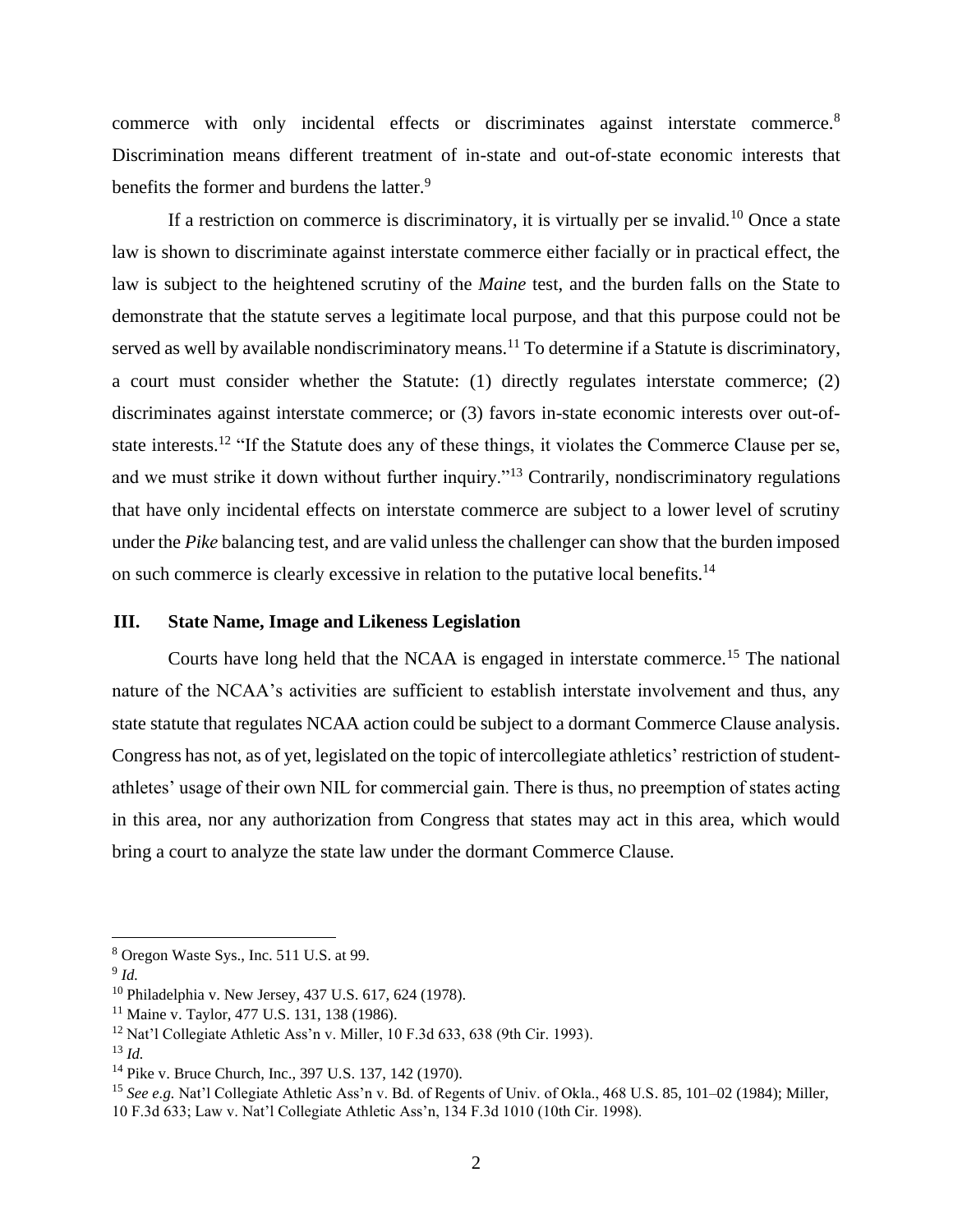#### **A. Direct Discrimination**

Direct Discrimination occurs when a statute has the practical effect of requiring out-ofstate commerce to be conducted at the regulating state's direction, or alters the interstate flow of the goods in question.<sup>16</sup> "Direct regulation occurs when a state law directly affects transactions that take place across state lines or entirely outside of the state's borders."<sup>17</sup> The Supreme Court has not analyzed state regulations of intercollegiate athletics under the dormant Commerce Clause.<sup>18</sup> Thus, the primary authority the NCAA would rely upon is *NCAA v. Miller*. 19

In *Miller*, the statute in question required any national collegiate athletic association to provide a Nevada institution, employee, student-athlete, or booster accused of a rules infraction with certain procedural due process protections during an enforcement proceeding.<sup>20</sup> The *Miller* court held that the statute directly regulated interstate commerce because the sole organizations it would effect were engaged in interstate commerce and, thus, the law would practically regulate conduct occurring beyond its boundaries.<sup>21</sup> The California law is analogous to the Nevada law in *Miller* in the sense that it would require the NCAA to change its Constitution and Bylaws in order to comply with the state law, thus impacting commerce beyond the state's borders.

One commentator distinguished the California law from the law in *Miller* by comparing the affirmative obligation required under the Nevada law with the prohibition prescribed in the California law.<sup>22</sup> Under the analysis, the California law would only prohibit the NCAA from injuring California residents and "does not regulate how the NCAA does anything in other states."<sup>23</sup> This analysis fails to consider the practical effects of the legislation as well as how it would impact interstate transactions. As stated in *Miller*, the NCAA cannot implement legislation on a state-by-state basis. On its face, SB 206 would require the NCAA to change (at the very least) its legislation regarding benefits, eligibility, athlete-agents and amateurism. In order to have uniformity, the NCAA would have no choice but to change its Constitution and Bylaws in order

<sup>16</sup> Brown & Williamson Tobacco Corp. v. Pataki, 320 F.3d 200 (2d Cir. 2003).

 $17$  S.D. Myers, Inc. v. City and Cty. of San Francisco, 253 F.3d 461, 467 (9th Cir. 2001).

<sup>18</sup> *See generally* JAMES L. BUCHWALTER, CONSTRUCTION AND APPLICATION O<sup>F</sup> DORMANT COMMERCE CLAUSE,

U.S. CONST. ART. I, § 8, CL. 3–SUPREME COURT CASES, 41 A.L.R. Fed. 2d 1 (2009).

<sup>19</sup> *See* Miller, 10 F.3d 633 (9th Cir. 1993).

<sup>20</sup> *Id.* at 637.

<sup>21</sup> *Id.* at 638.

<sup>22</sup> *See* Letter from Chris Sagers, James A. Thomas Professor of Law, Cleveland State University, to Gavin Newsom, Governor of Cal. (Sep. 24, 2019) (on file at https://ssrn.com/abstract=3460551). <sup>23</sup> *Id.*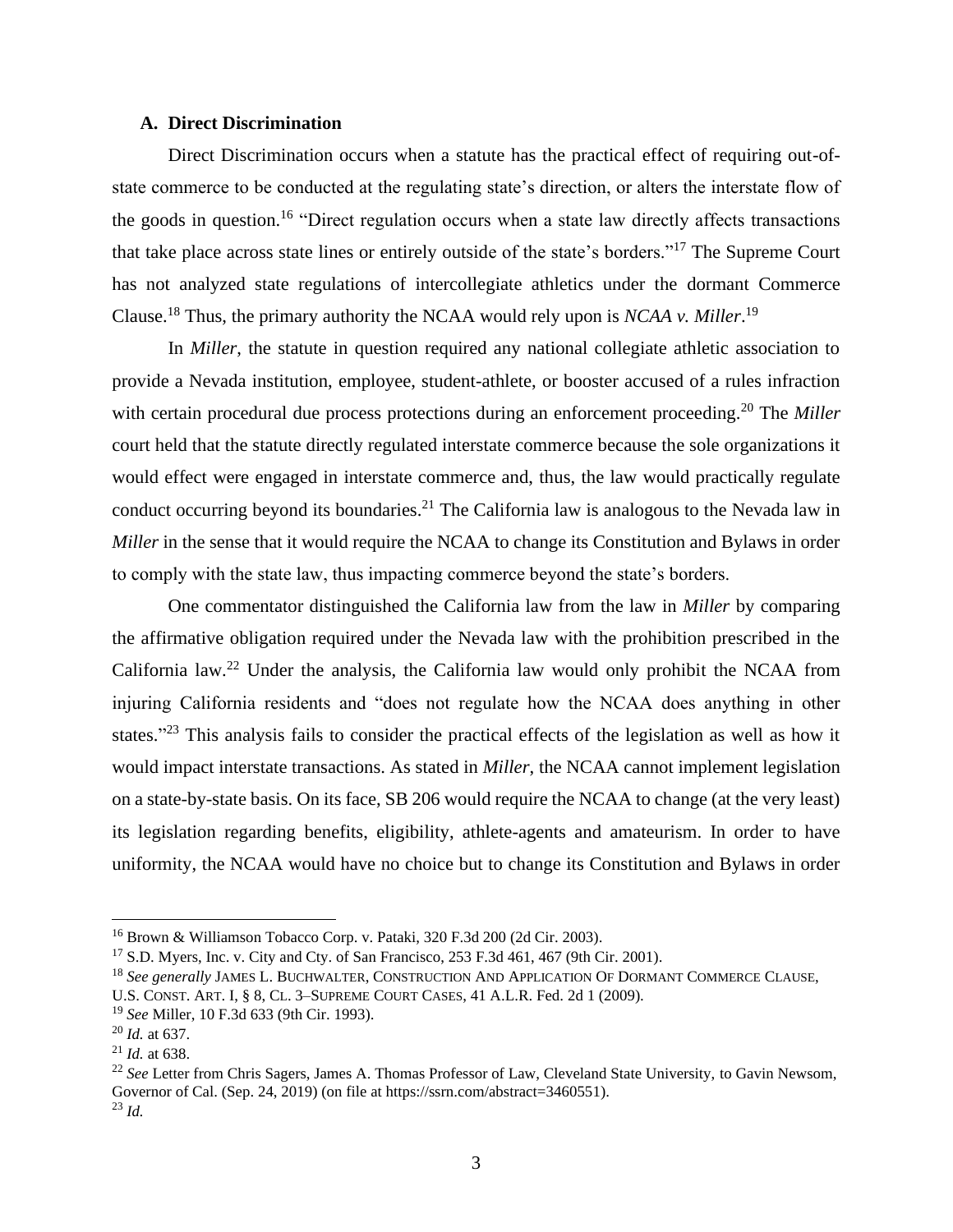to comply with the California law. A law obligating the NCAA to offer procedural due process compared with a law prohibiting the NCAA from declaring student-athletes ineligible would have the same ultimate effect. The NCAA would have to change its rules. The contrast drawn by Professor Sagers is a distinction without a practical difference. At the heart of a direct discrimination analysis is the practical effect of the law, and here, the practical effect of California SB 206 would have the same as the practical effect of the law in *Miller*. Professor Sagers analogized SB 206 to the law in the 9th Circuit's "foie gras" case, where the statute prohibited sale of foie gras that was produced through force feeding.<sup>24</sup> The court held that the law did not have the practical effect of regulating how foie gras was produced outside of the state.<sup>25</sup> The "foie gras" case is distinguishable because SB 206 does not regulate the production of intercollegiate athletics, it practically regulates the transactions that occur between prospective student-athletes and NCAA member institutions.

Furthermore, the law benefits in-state colleges and universities and burdens out-of-state NCAA member institutions. Statutes are discriminatory when they seek in-state economic protectionism and are "designed to benefit in-state economic interests by burdening out-of-state competitors."<sup>26</sup> It is not beyond the realm of possibility that a state NIL law could be challenged by an NCAA member institution from another state. While the primary goal of the California law is to promote opportunities for California student-athletes, it would certainly advantage California schools and burden schools in states without NIL laws. Top prospective student-athletes would unquestionably be drawn to California institutions and away from their competitors. If, for example, the University of Texas challenged the law, it would likely be able to prove that SB 206 would benefit California schools and directly discriminate against other schools who are at a recruiting disadvantage. A competing NCAA member institution would be able to show that SB 206 discriminates by altering the interstate "flow of goods" in question.

While the California law most likely directly discriminates against the NCAA as an interstate organization by regulating how it would practically have to legislate, the California law certainly discriminates against out-of-state NCAA member institutions by favoring in-state economic interests. With a showing of direct discrimination, the law would be virtually per se

<sup>24</sup> *Id.*

<sup>25</sup> Assn. des Eleveurs de Canards et d'Oies du Quebec v. Harris, 729 F.3d 937, 949 (9th Cir. 2013).

<sup>&</sup>lt;sup>26</sup> Dep't of Revenue of Ky. v. Davis, 553 U.S. 328, 337 (2008).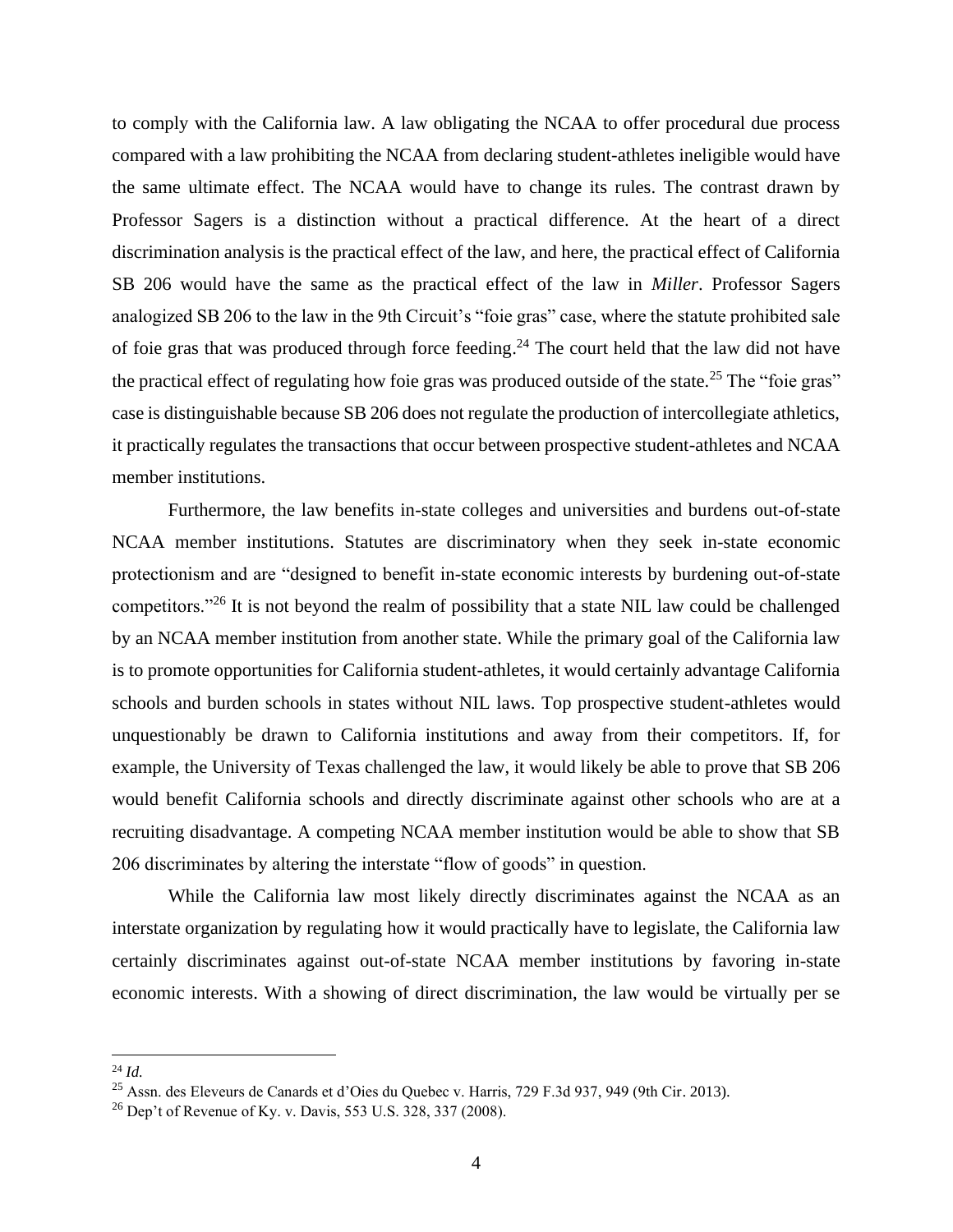invalid, and the burden would fall on California to demonstrate both that SB 206 serves a legitimate local purpose, and that this purpose could not be served as well by available nondiscriminatory means.

### **B. Incidental Effects**

Because California SB 206 likely directly regulates interstate commerce, a court would not analyze the law under the *Pike* test. However, if it did, the challenger would first have to show that the statute imposes a substantial burden on interstate commerce.<sup>27</sup> Typically, laws that impose a substantial burden do so because they are discriminatory, however, less typically, statutes impose significant burdens on interstate commerce as a consequence of inconsistent regulation of activities that are inherently national or require a uniform system of regulation.<sup>28</sup> A uniform system of regulation is unquestionably necessary for a national governing body of intercollegiate athletics<sup>29</sup> and following a showing of a significant burden, a court would consider whether the burden on interstate commerce is "clearly excessive in relation to the putative local benefits."<sup>30</sup> However, the *Pike* test is used somewhat infrequently, and it would be challenging to predict how a court would balance the burden on the NCAA and its member institutions with the local benefit derived from a law prohibiting the NCAA and its members from enforcing legislation against student-athletes who have accepted compensation for the commercial use of their NIL. As detailed above, the *Maine* test is more appropriate to analyze SB 206.

## **C. Extraterritoriality Doctrine**

The extraterritoriality doctrine applies when a state regulates conduct that is wholly outside its own borders and does not depend on the law discriminating against out-of-staters.<sup>31</sup> One explanation for the doctrine's existence is that if more than one state were to regulate extraterritorially on the same topic, the result could be inconsistent laws and gridlock of interstate commerce.<sup>32</sup> Regardless of whether the states' NIL laws would be deemed to discriminate against

<sup>&</sup>lt;sup>27</sup> Eleveurs de Canards, 729 F.3d at  $951-52$  (9th Cir. 2013).

<sup>28</sup> *Id.* at 952 (internal quotations omitted).

<sup>29</sup> *See* Nat'l Collegiate Athletic Ass'n v. Miller 10 F.3d 633 (9th Cir. 1993).

<sup>30</sup> Pike v. Bruce Church, Inc., 397 U.S. 137, 142 (1970).

<sup>31</sup> Susan Lorde Martin, *The Extraterritoriality Doctrine of the Dormant Commerce Clause Is Not Dead*, 100 MARQ. L. REV. 497, 501 (2016).

<sup>32</sup> *Id.*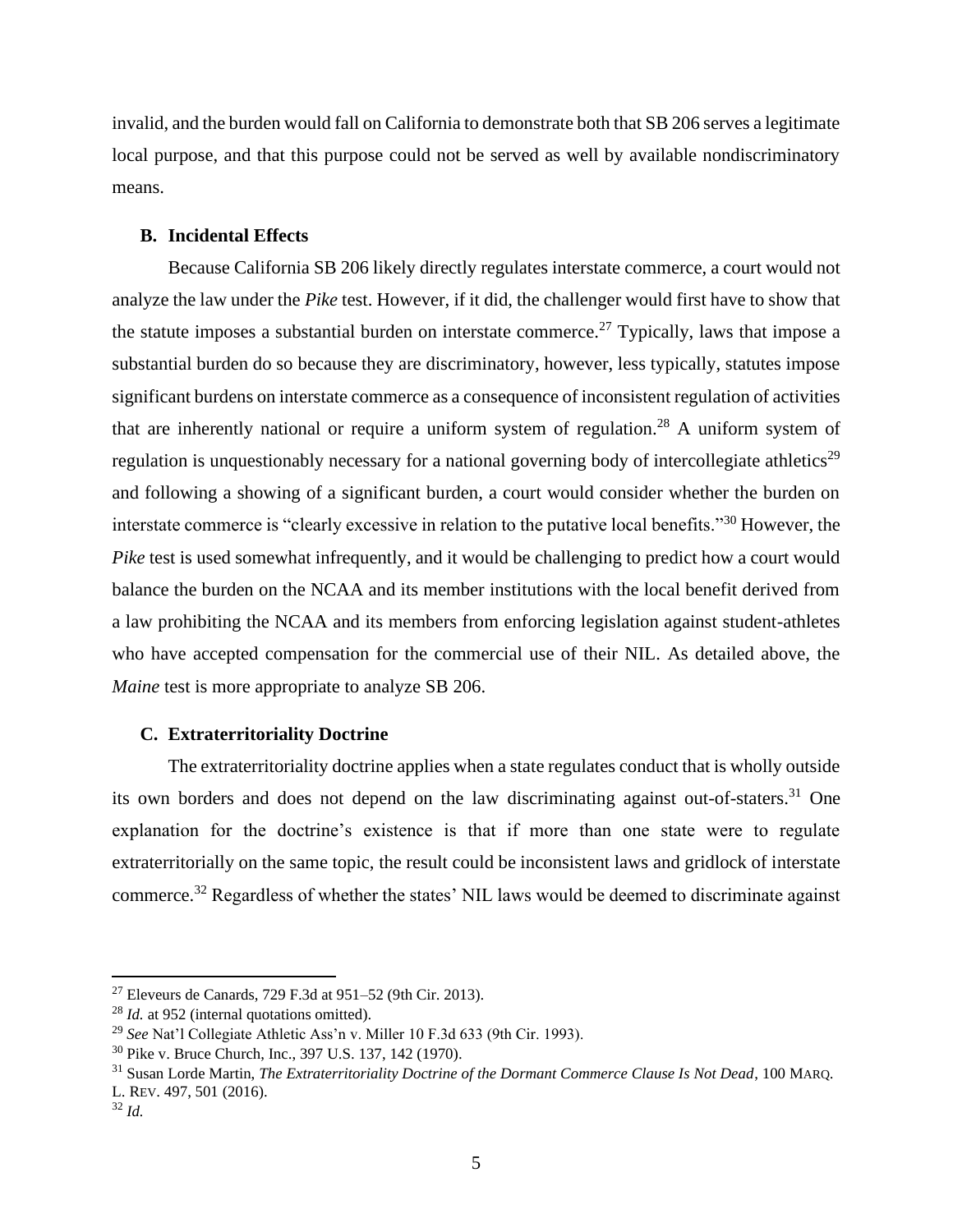out-of-state commerce, the laws would likely violate the Commerce Clause under the extraterritoriality doctrine.<sup>33</sup>

In *Healy v. Beer Institute*, the Supreme Court stated that the extraterritorial effects doctrine stood for three principals: (1) the Commerce Clause precludes the application of a state statute to commerce that takes place wholly outside of the State's borders; (2) regardless of legislative intent, a statute that directly controls commerce occurring wholly outside the boundaries of a State is invalid, with the critical inquiry turning on the practical effect of the regulation; and (3) the practical effect of the statute must be evaluated not only by considering the consequences of the statute itself, but also by considering how the challenged statute may interact with the regulatory regimes of other States and what effect would arise if not one, but many or every, State adopted similar legislation.<sup>34</sup> "Generally speaking, the Commerce Clause protects against inconsistent legislation arising from the projection of one state regulatory regime into the jurisdiction of another State."<sup>35</sup> The statute in question in *Healy* required any out-of-state company that sold beer to instate wholesalers to affirm to the state that it was not offering lower prices in any neighboring state for the following month.<sup>36</sup> The Supreme Court held that the price affirmation statute was unconstitutional because it had "the undeniable effect of controlling commercial activity occurring wholly outside the boundary of the State."<sup>37</sup> The practical effect of the price affirmation statute at issue in *Healy*, if enacted in one, many or every state would have been "price gridlock" for wholesalers.

In *Miller*, similarly, three states other than Nevada had also adopted procedural requirements for NCAA enforcement and five more had introduced legislation.<sup>38</sup> The various statutes would have subjected the NCAA to conflicting requirements for its enforcement procedures.<sup>39</sup> "Given that the NCAA must have uniform enforcement procedures in order to accomplish its fundamental goals, its operation would be disrupted because it could not possibly comply with all three statutes."<sup>40</sup> The court in *Miller* held that the statute ran "afoul of the

<sup>33</sup> *See* Healy v. Beer Institute, Inc., 491 U.S. 324, 336 (1989).

<sup>&</sup>lt;sup>34</sup> *Id.* at 336 (internal citations omitted).

<sup>35</sup> *Id.* at 336–37.

<sup>36</sup> *Id.* at 326–27.

<sup>37</sup> *Id.* at 337.

<sup>38</sup> Miller, 10 F.3d at 639–40 (9th Cir. 1993).

<sup>39</sup> *Id.* at 639.

<sup>40</sup> *Id.*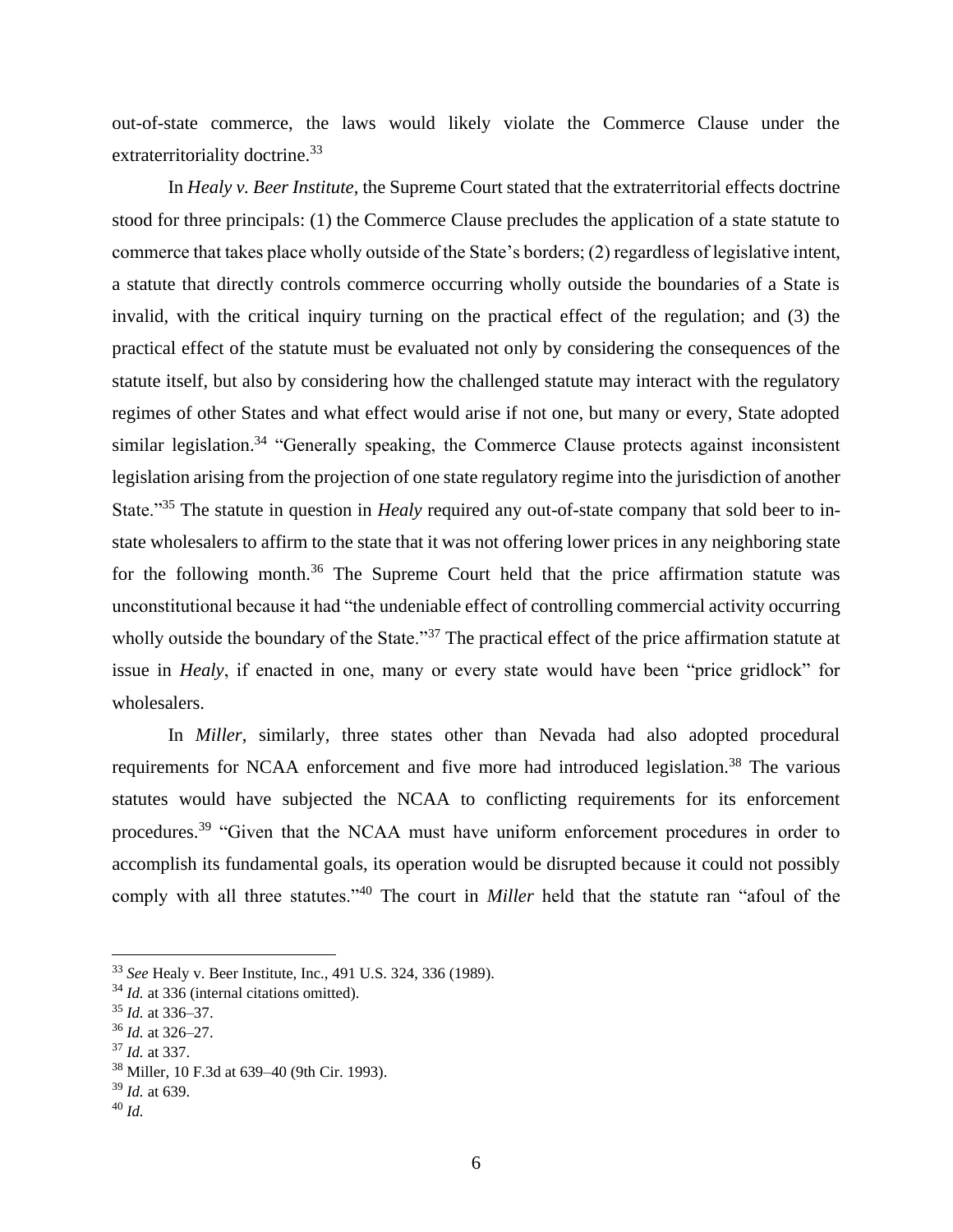Commerce Clause" because it regulated a product in interstate commerce beyond the state boundaries and put the NCAA "in jeopardy of being subjected to inconsistent legislation arising from the injection of Nevada's regulatory scheme into the jurisdiction of other states."<sup>41</sup>

In addition to California SB 206, several states have passed, or are considering passing, legislation on the topic of student-athlete NIL.<sup>42</sup> Proposed legislation in Florida could go into effect as early as July 1, 2020.<sup>43</sup> The proposed "New York collegiate athletic participation compensation act" would additionally require "colleges to take fifteen percent of revenue earned from athletics ticket sales and divide such revenue among student-athletes."<sup>44</sup> If it went into effect, the law would also differ from California's SB 206 in that it would require colleges to set aside funds to compensate student-athletes who suffer career ending or long-term injuries.<sup>45</sup> While many states have mirrored the California law, it would not be hard to imagine conflicting provisions in laws between states. Some states have included provisions for sports agent representation, while others may not. There are already conflicts between the dates that the various state laws would go into effect. Issues such as revenue sharing and funds for student-athlete injuries could conflict as well. Much like the various state laws in *Miller* that would have required the NCAA to ensure certain procedural rights to student-athletes, coaches and universities during infractions cases, the differing state NIL laws would also put the NCAA "in jeopardy of being subjected to inconsistent legislation."<sup>46</sup>

#### **IV. Conclusion**

The NCAA would likely need to spend years litigating against state NIL laws through dormant Commerce Clause challenges. Even if the NCAA can stand on solid legal ground, there is some uncertainty within the dormant Commerce Clause, especially the extraterritoriality doctrine. Furthermore, the NCAA cannot ignore the challenge courts often face in applying the law to its practices within the intercollegiate athletics context. Additionally, the NCAA has faced tremendous external pressure from a court that is bound by no precedent—the court of public

<sup>41</sup> *Id.* at 640.

<sup>42</sup> *See* Michael McCann, *Breaking Down How the NCAA, Mark Emmert Might Approach NIL Issue*, SPORTS ILLUSTRATED (December 15, 2019), https://www.si.com/college/2019/12/15/ncaa-mark-emmert-name-imagelikeness-aspen-institute.

<sup>43</sup> Jim Turner, *Florida Senators Look To NCAA For Answers On Athlete Pay*, CBS MIAMI (February 26, 2020), https://miami.cbslocal.com/2020/02/26/florida-senate-ncaa-athlete-pay/.

<sup>44</sup> S.B. 6722A, 2020 Leg., Reg. Sess. (N.Y. 2020).

<sup>45</sup> *Id.*

<sup>46</sup> Miller, 10 F.3d at 640.